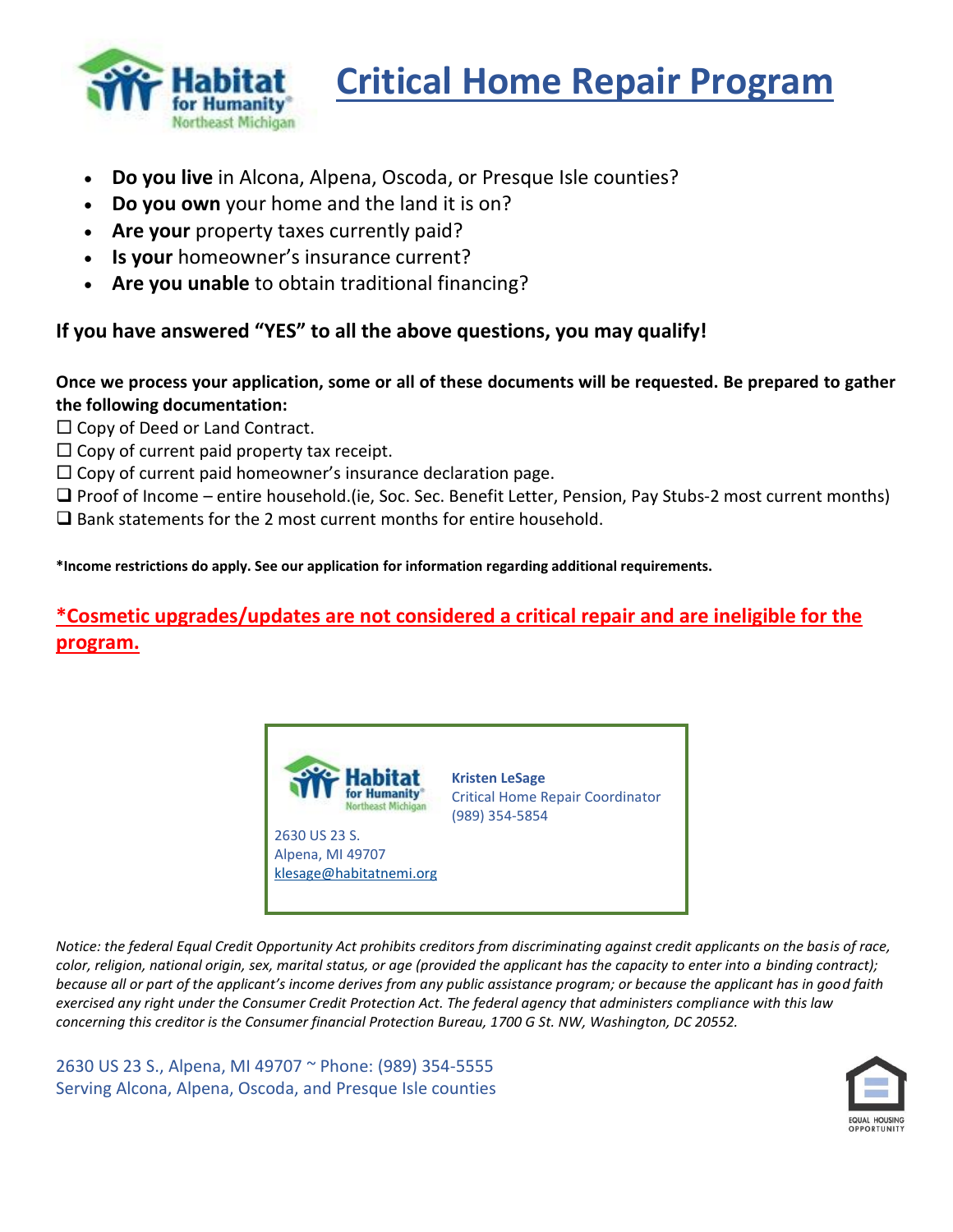

# **Habitat for Humanity Northeast Michigan**



**Critical Home Repair Application**

Thank you for your interest in Habitat for Humanity's Critical Home Repair Program. If you have any questions about qualifications, please call Kristen LeSage at (989) 354-5854

#### **FAMILY INFORMATION**

The person whose name is on the application below must be one of the people who legally owns and lives in the house to be repaired.

| <b>Primary Applicant</b>                                                    |                   |               |
|-----------------------------------------------------------------------------|-------------------|---------------|
| Legal Name                                                                  | Social Security # | Date of Birth |
| <b>Co-Applicant</b>                                                         |                   |               |
| Legal Name<br>(all deed holders are applicants & MUST sign the application) | Social Security # | Date of Birth |

#### **Contact Information**

| Residential Address where you live and where the repair work will be done. |       |                       |               |      |                                  |                                                  |                                          |
|----------------------------------------------------------------------------|-------|-----------------------|---------------|------|----------------------------------|--------------------------------------------------|------------------------------------------|
|                                                                            | MI    |                       |               |      |                                  |                                                  |                                          |
| City                                                                       | State | Zip Code              | County        |      | How long have<br>you lived here? | Is the mortgage<br>paid off?                     |                                          |
|                                                                            |       |                       |               |      |                                  | MI                                               |                                          |
| Mailing address (only if different than Residential Address)               |       |                       |               | City |                                  | State                                            | Zip Code                                 |
|                                                                            |       |                       |               |      |                                  |                                                  |                                          |
| Home Phone (or Cell)                                                       |       | Cell Phone, Applicant |               |      | Cell Phone, Co-Applicant         |                                                  | <b>Alternate Phone</b>                   |
|                                                                            |       |                       |               |      |                                  |                                                  |                                          |
| Email Address, Applicate                                                   |       |                       |               |      | Email Address, Co-Applicant      |                                                  |                                          |
|                                                                            |       |                       |               |      |                                  |                                                  |                                          |
| Name                                                                       |       |                       | Date of Birth |      | Relationship to Applicant        | <b>Gross Monthly</b><br>Income<br>(before taxes) | Also owns the<br>house or on the<br>deed |
|                                                                            |       |                       |               |      |                                  |                                                  |                                          |
|                                                                            |       |                       |               |      |                                  |                                                  |                                          |
|                                                                            |       |                       |               |      |                                  |                                                  |                                          |
|                                                                            |       |                       |               |      |                                  |                                                  |                                          |
|                                                                            |       |                       |               |      |                                  |                                                  |                                          |

How did you find out about Priority Home Repair Program? If you were referred by someone, please let us know their name.

\_\_\_\_\_\_\_\_\_\_\_\_\_\_\_\_\_\_\_\_\_\_\_\_\_\_\_\_\_\_\_\_\_\_\_\_\_\_\_\_\_\_\_\_\_\_\_\_\_\_\_\_\_\_\_\_\_\_\_\_\_\_\_\_\_\_\_\_\_\_\_\_\_\_\_\_\_\_\_\_\_\_\_\_\_\_\_\_\_\_\_\_\_\_\_\_\_\_\_\_\_\_\_\_\_\_\_\_

\_\_\_\_\_\_\_\_\_\_\_\_\_\_\_\_\_\_\_\_\_\_\_\_\_\_\_\_\_\_\_\_\_\_\_\_\_\_\_\_\_\_\_\_\_\_\_\_\_\_\_\_\_\_\_\_\_\_\_\_\_\_\_\_\_\_\_\_\_\_\_\_\_\_\_\_\_\_\_\_\_\_\_\_\_\_\_\_\_\_\_\_\_\_\_\_\_\_\_\_\_\_\_\_\_\_\_\_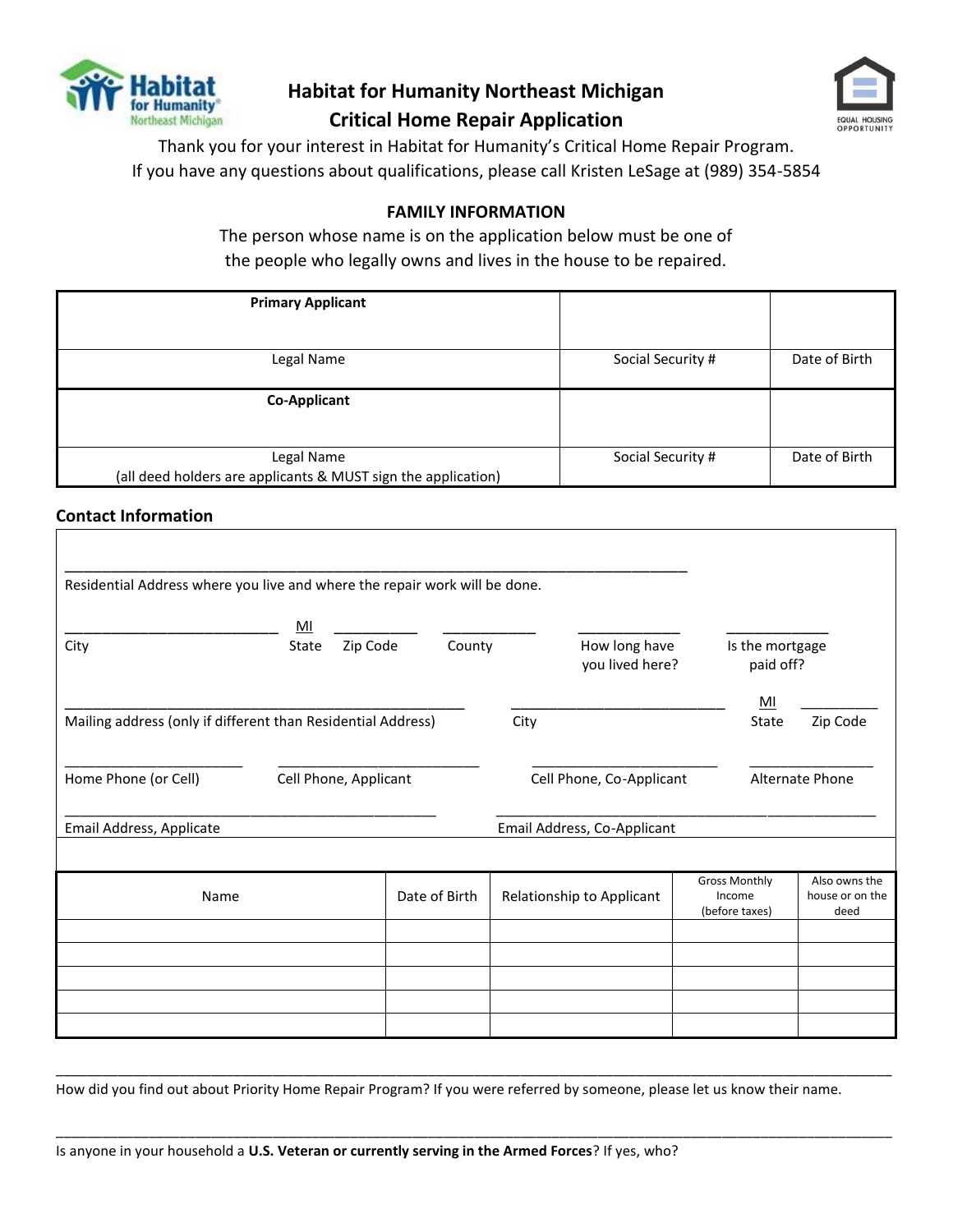| <b>MONTHLY INCOME</b> |                  |              |                            |              |
|-----------------------|------------------|--------------|----------------------------|--------------|
| Income source         | <b>Applicant</b> | Co-applicant | <b>Others in household</b> | <b>Total</b> |
| Wages                 | \$               | \$           | \$                         | \$           |
| Social Security       | \$               | \$           | \$                         | \$           |
| SSI                   | \$               | \$           | \$                         | \$           |
| Disability            | \$               | \$           | \$                         | \$           |
| <b>TANF</b>           | \$               | \$           | \$                         | \$           |
| Alimony               | \$               | \$           | \$                         | \$           |
| Child Support         | \$               | \$           | \$                         | \$           |
| Other:                | \$               | \$           | \$                         | \$           |
| Other:                | \$               | \$           | \$                         | \$           |
| Other:                | \$               | \$           | \$                         | \$           |
| <b>Total</b>          | \$               | \$           | \$                         | \$           |

| <b>MONTHLY EXPENSES</b> |                        |                  |                                 |  |
|-------------------------|------------------------|------------------|---------------------------------|--|
| <b>Account</b>          | <b>Applicant</b>       | Co-applicant     | <b>Others in household</b>      |  |
| Mortgage                | \$                     | \$               | \$                              |  |
| Utilities               | \$                     | \$               | \$                              |  |
| Homeowners Insurance    | \$                     | \$               | \$                              |  |
| Car Payment             | \$                     | \$               | \$                              |  |
| Car Insurance           | \$                     | \$               | \$                              |  |
| Child Care              | $\overline{\varsigma}$ | \$               | \$                              |  |
| <b>Internet Service</b> | \$                     | \$               | \$                              |  |
| Cell phone              | \$                     | \$               | \$                              |  |
| Land Line               | \$                     | \$               | \$                              |  |
| Alimony/Child Support   | $\overline{\xi}$       | $\overline{\xi}$ | \$                              |  |
| <b>Student Loans</b>    | \$                     | \$               | $\overline{\boldsymbol{\zeta}}$ |  |
| Medical                 | \$                     | \$               | \$                              |  |
| Credit Card             | \$                     | \$               | \$                              |  |
| Other:                  | $\overline{\xi}$       | $\overline{\xi}$ | $\overline{\xi}$                |  |
| Other:                  | \$                     | $\overline{\xi}$ | $\overline{\xi}$                |  |
| Other:                  | \$                     | \$               | \$                              |  |
| <b>Total</b>            | \$                     | \$               | \$                              |  |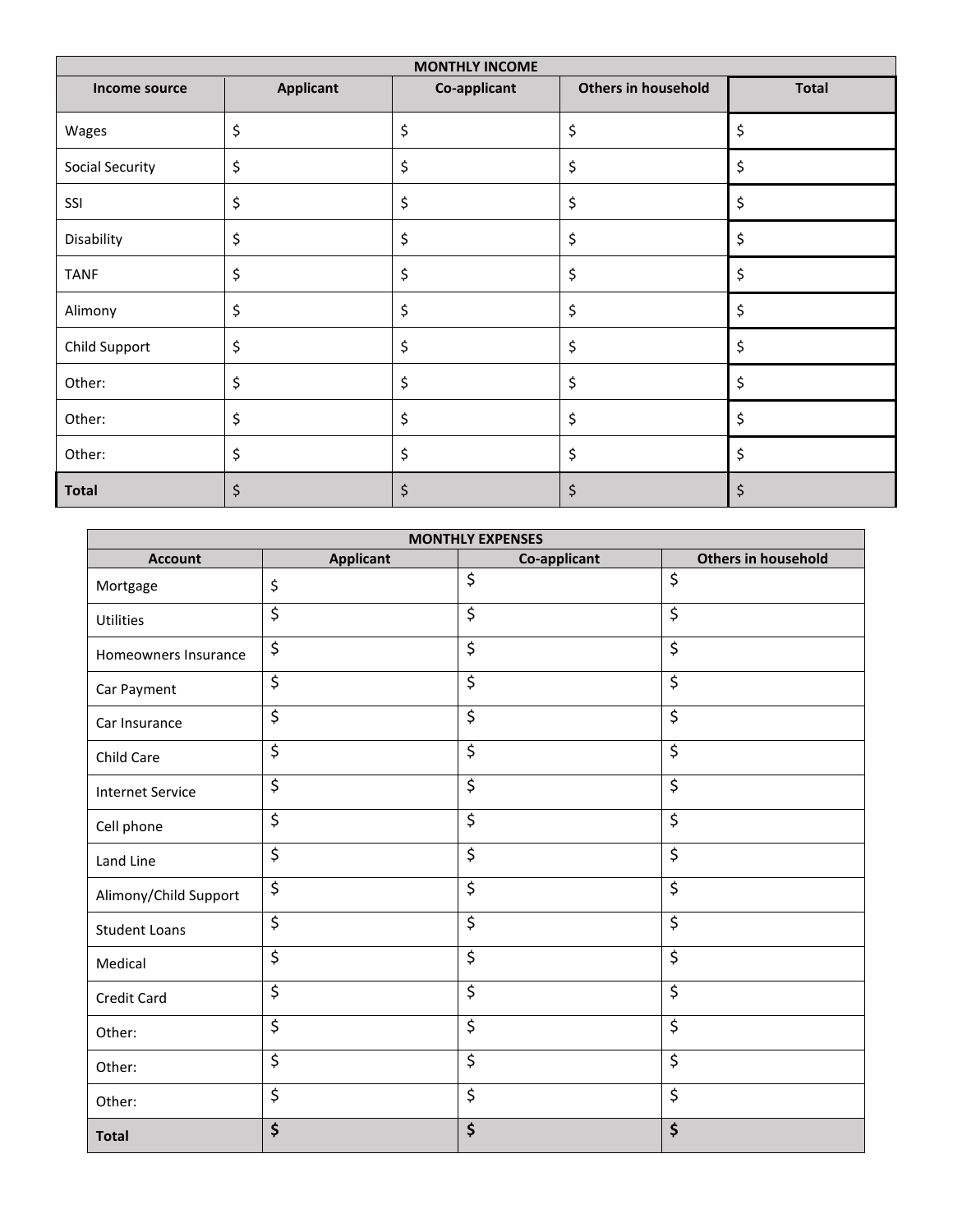# **Property Information**

When did you buy your house? \_\_\_\_\_\_\_\_\_\_\_\_\_\_\_\_\_\_\_\_\_\_\_\_\_\_\_\_\_\_\_\_\_\_\_\_\_\_\_\_\_\_\_\_\_\_\_\_\_\_\_\_\_\_\_\_\_\_\_\_\_\_\_\_\_

What year was your house built? (leave this blank if you don't know)

Please list the 3 most important repairs (listing most important first):

| ᅩ.            |  |
|---------------|--|
| -<br>$\prime$ |  |
| 2<br>، ب      |  |

## **THIS PROGRAM IS DESIGNED FOR PRIORTY REAIRS ONLY. NO COSMETIC UPGRADES PLEASE.**



Information for Government Monitoring Purposes



**PLEASE READ THIS STATEMENT BEFORE COMPLETING THE BOX BELOW:** We are requesting the following information to monitor our compliance with the federal Equal Credit Opportunity Act, which prohibits unlawful discrimination. You are not required to provide this information. We will not take this information (or your decision not to provide this information) into account in connection with your application or credit transaction. The law provides that a creditor may not discriminate based on this information or based on whether or not you choose to provide it. If you choose not to provide the information, we may note I by visual observation or surname.

| <b>Head of Household</b>                                                                                                                                                                                                    |
|-----------------------------------------------------------------------------------------------------------------------------------------------------------------------------------------------------------------------------|
| $\Box$ I do not wish to furnish this information                                                                                                                                                                            |
| <b>Race</b> (applicant may select more than one racial designation):<br>□American Indian or Alaska Native<br>$\Box$ Native Hawaiian or other Pacific Islander<br>□Black/African American<br>$\square$ White<br>$\Box$ Asian |
| Ethnicity:<br>$\Box$ Hispanic or Latino<br>$\Box$ Non-Hispanic or Latino                                                                                                                                                    |
| Sex:<br>$\Box$ Female<br>$\Box$ Male $\Box$ Gender Non-Binary                                                                                                                                                               |
| <b>Birthdate:</b>                                                                                                                                                                                                           |
| <b>Marital status:</b><br>$\Box$ Separated $\Box$ Unmarried (single, divorced, widowed)<br>$\square$ Married                                                                                                                |